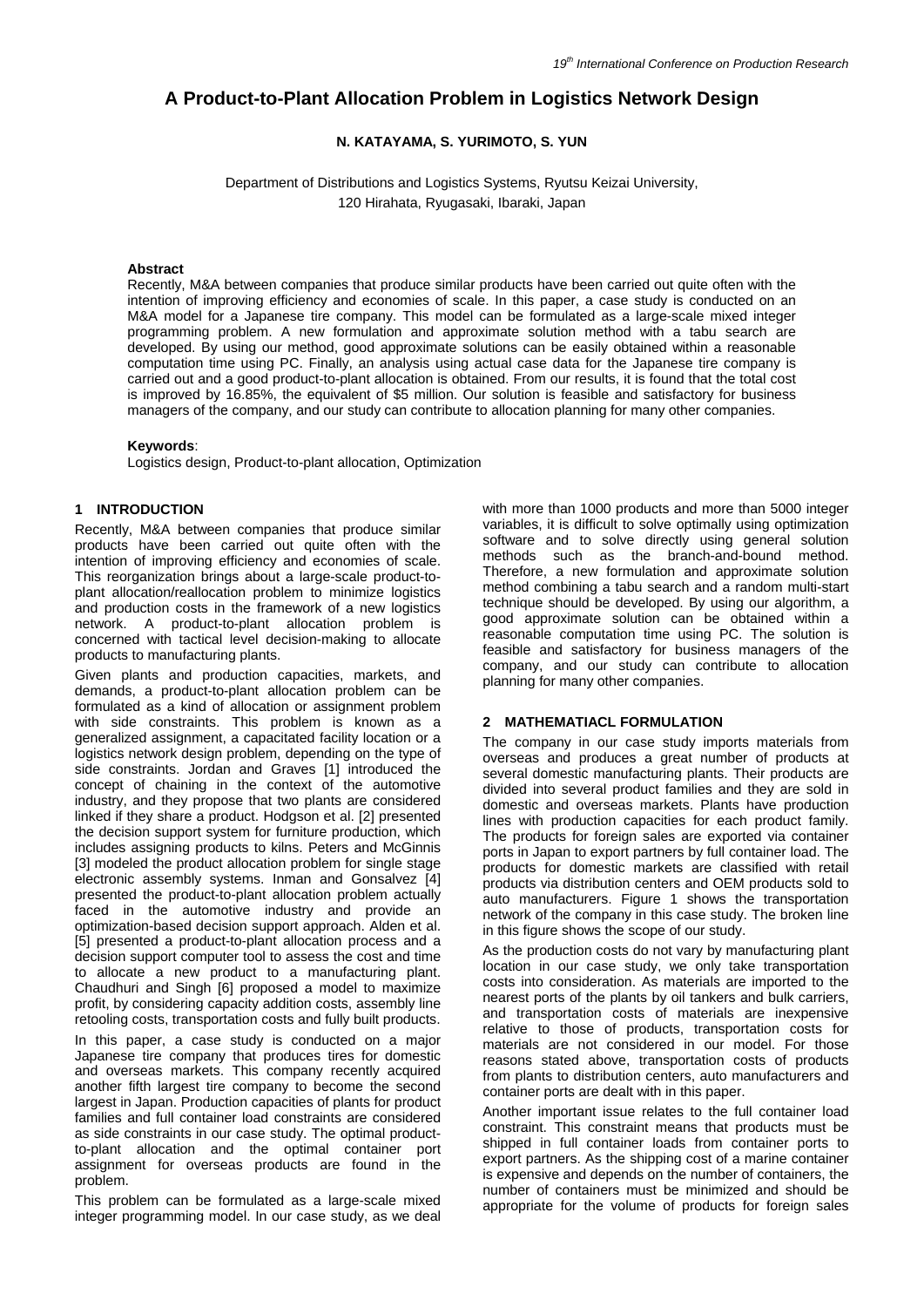

Figure 1: Transportation network

shipped to each export partner. Therefore, the number of containers for each export partner is preliminarily determined by the volume shipped to each export partner. Containers can be shipped via different container ports in Japan to an export partner.

In formulating our product-to-plant allocation problem, several conditions are assumed. These assumptions are as follows:

- A number of products, manufacturing plants, distribution centers, auto manufacturers and container ports are given.
- For each product, demands for domestic markets and export partners are given.
- Products are classified with product families.
- Each manufacturing plant has a production capacity for each product family.
- Each product is produced at one plant.
- Products for domestic markets are sold via distribution centers or to auto manufacturers.
- Transportation costs per unit from plants to distribution centers, auto manufacturers and container ports are given.
- The objective function is the sum of transportation costs from plants to distribution centers, auto manufacturers and container ports, and should be minimized.
- Products shipped to partners are exported via container ports in full container loads.
- The capacity of a marine container is given.
- The number of marine containers shipped to each export partner is given.

The product-to-plant allocation problem is formulated as follows:

$$
\text{minimize } \sum_{m \in M} \sum_{k \in K_m} \sum_{i \in I_m} \sum_{j \in J} a_{ij}^k y_{ij}^k \tag{1}
$$

*subject to*

$$
\sum_{j\in J} y_{ij}^k = b^k x_i^k \qquad i \in I_m, k \in K_m, m \in M
$$
 (2)

$$
\sum_{i\in I_n} y^k_{ij} = d^k_j \qquad j \in J_1, k \in K_m, m \in M \tag{3}
$$

 $\sum_{i \in I_m} y_{ij}^k = \sum_{l \in L} s_{jl}^k$   $j \in J_2, k \in K_m, m \in M$  (4)

$$
\sum_{j\in J_2} s_{jl}^k = d_l^k \qquad l \in L, k \in K_m, m \in M \tag{5}
$$

$$
\sum_{k \in K_m} b^k x_i^k \le c_i^m \qquad i \in I_m, m \in M \tag{6}
$$

$$
\sum_{i\in I_n} x_i^k = 1 \qquad k \in k_m, m \in M \tag{7}
$$

$$
\sum_{m \in M} \sum_{k \in K_n} s_{jl}^k \le C z_{jl} \quad j \in J_2, l \in L \tag{8}
$$

$$
\sum_{j\in J_1} z_{jl} \le \left| \frac{\sum_{m\in M} \sum_{k\in K_m} d_l^k}{C} \right| l \in L \tag{9}
$$

$$
y_{ij}^k \ge 0 \qquad i \in I_m, j \in J, k \in K_m, m \in M \qquad (10)
$$

$$
s_{jl}^k \ge 0 \qquad j \in J_2, l \in L, k \in K_m, m \in M \qquad (11)
$$

$$
x_i^k \in \{0,1\} \qquad i \in I_m, k \in K_m, m \in M \tag{12}
$$

$$
z_{ji} \in Z^+ \qquad j \in J_2, l \in L \tag{13}
$$

where

- *M* : Set of product families
- *Km* : Set of products in product family *m*
- *Im* : Set of plants, where product family *m* is produced
- *J1* : Set of domestic markets
- *J2* : Set of container ports
- $J: J_1 \cup J_2$
- *L* : Set of export partners
- $a_{ij}^k$ : transportation cost per unit from plant *i* to  $j$  ( $\in J_U L$ ) for product *k*
- $d_j^k$ : Demand of product *k* for  $j \in J$
- $b^k$  : Supply of product  $k$  ( =  $\sum_{l \in L \cap J_i} d_l^k$  )
- *ci <sup>m</sup>* : Production capacity of plant *i* for product family *m*
- *C* : Capacity of a marine container
- $x_i^k$ : Product-to-plant allocation variable; 1 if product  $k$  is allocated to plant *i*, 0 otherwise
- *yij k* : Flow variable; transportation volume of product *k* from plant *i* to  $j$  ( $\in$   $J_{\vert \vert}$   $L$ )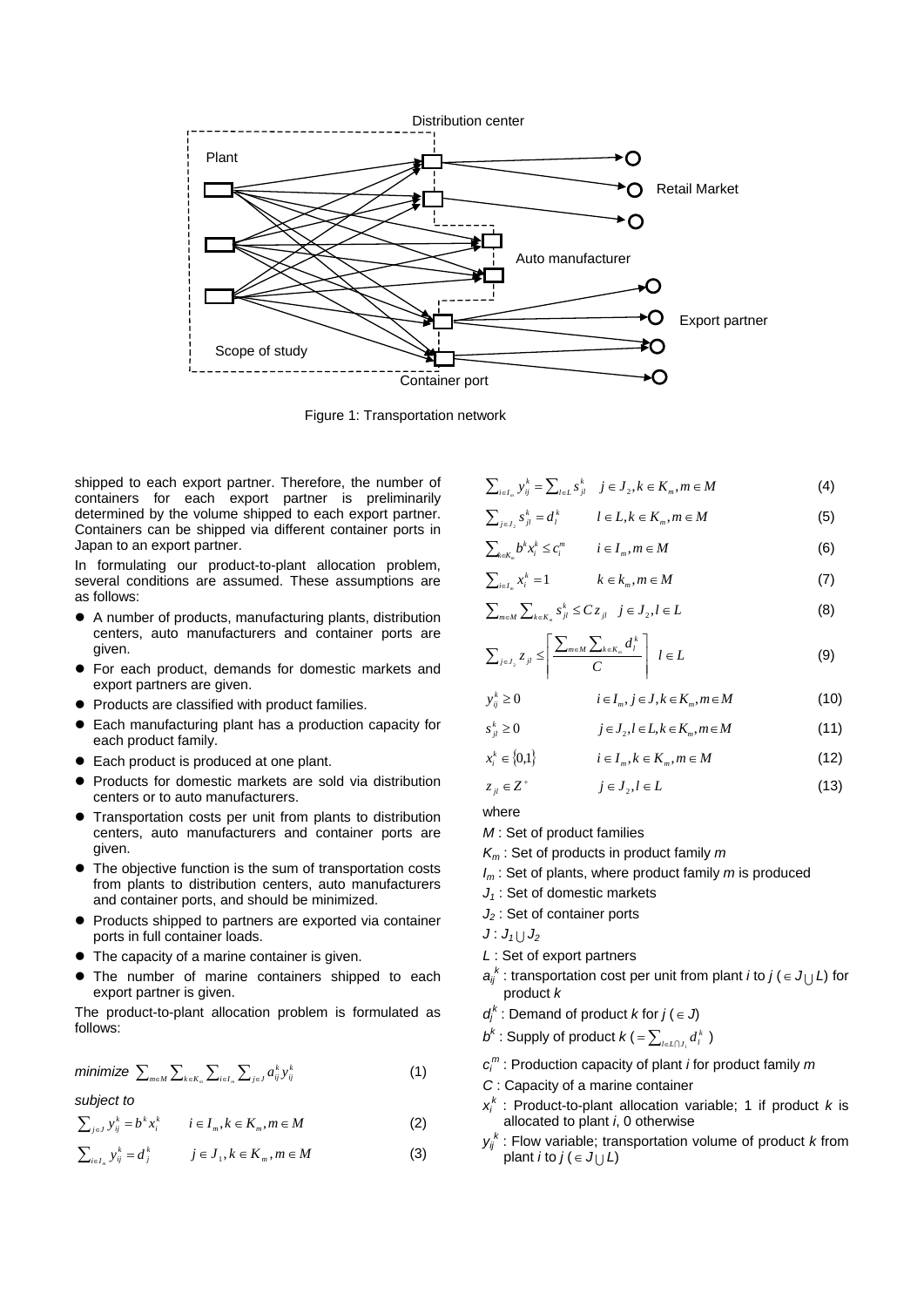- *sjl k* : Flow variable; export volume of product *k* from port *i* to export partner *l*
- *z<sub>il</sub>* : Container number variable; the number of containers exported from port *j* to export partner *l*
- *Z+* : Set of nonnegative integers

Equation (1) is the objective function of the total transportation costs and is to be minimized. Constraints (2) ensure that the supply and the transportation volume of product *k* are met at plant *i*. Constraints (3) ensure that the transportation volume and the demand of product *k* are met at domestic market *j*. Constraints (4) represent that the transportation volume of product *k* from plants to port *j* is equal to the export volume to export partners. Constraints (5) ensure that the demand and the export volume shipped to export partner *l* of product *k* are met. Constraints (6) ensure that the production volume of product *k* is less than or equal to the production capacity for product family *m* at plant *i*. Constraints (7) represent that the sum of productto-plant allocation variables is equal to 1, and each product is allocated to one plant. Constraints (8) ensure that the export volume shipped to each export partner at port *j* is less than or equal to the capacity of a marine container multiplied by the number of containers. Constraints (9) represent the relationship between the export volume and the number of containers shipped to each export partner. Constraints (8) and (9) represent full container load conditions. Constraints (10) and (11) ensure the nonnegativity of variables, constraints (12) force binary variables, and constraints (13) force integral variables.

The problem, except constraints (8) and (9), is to allocate products to plants under production capacities. This problem is reduced to a kind of allocation or assignment problem with capacity constraints. On the other hand, the problem considering constraints (8) and (9) is a complex problem including how many marine containers should be exported to each export partner at each port and which products should be loaded to each container under the marine container capacity.

This problem is formulated as a mixed integer problem. If the number of products and markets/partners is small, this problem can be solved using mathematical optimization software. Unfortunately it is impossible to solve the problem with more than 5000 integer variables in our case study within a reasonable computation time by using commercially available software. In the meantime, not the exact solution but a feasible and satisfactory approximate solution is needed in practice. Thus, an approximated solution method combining a tabu search and a random start technique is proposed.

# **3 A SOLUTION METHOD**

The product-to-plant allocation problem can be divided into two problems; 1) allocation problems such as which products should be produced at plants under production capacities, 2) transportation problems related to the transport of products from plants to domestic markets and container exports. If a product-to-plant allocation is determined, the transportation problem to domestic markets becomes an easy solvable problem, which calculates the transportation cost from an allocated plant to domestic markets. On the other hand, the transportation problem of overseas products can be viewed as the combining problem; 1) how many containers should be exported to each export partner at each port, 2) which products should be loaded to a container at each port. When containers are considered as facilities, this problem is reduced to a kind of capacitated facility location problem without facility costs. The large capacitated facility location problem is hard to solve optimally. But if the number of



Figure 2: Local search

containers at each port is given, this problem is reduced to a simple Hitchcock type transportation problem and can be solved easily.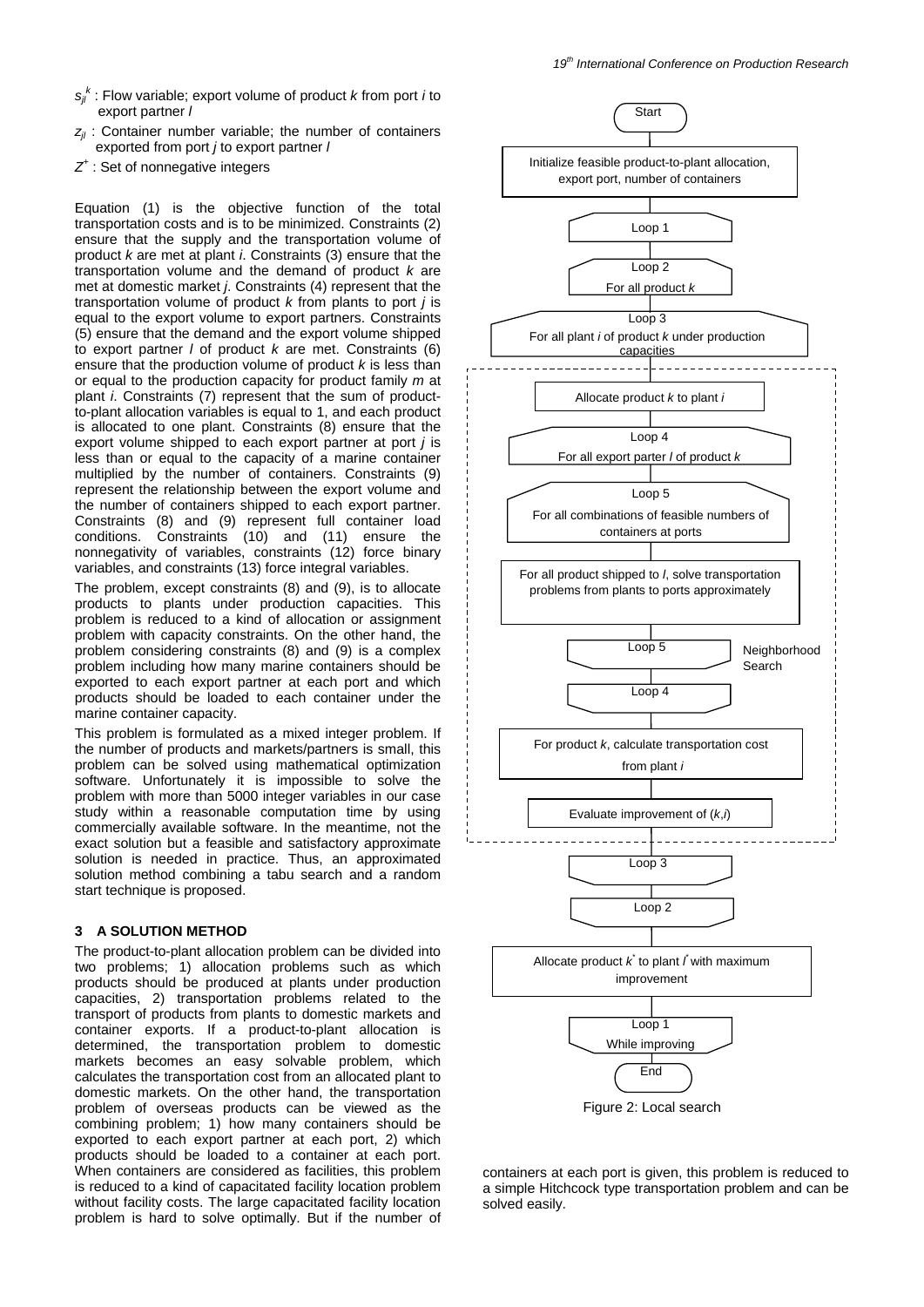

Figure 3: Tabu search

Based on the above understanding, product-to-plant allocation variables are considered as decision variables. By applying the product-to-plant allocation variables to a tabu search with a random start technique, these variables are changed and approximate solutions are searched. After these variables are changed and determined, the transportation costs for domestic markets are calculated. And ports, at which containers are exported to each export partner, and the numbers of containers are determined approximately. Furthermore Hitchcock type transportation problems are solved and the transportation costs for overseas products are obtained. Then, the total cost can be evaluated for the product-to-plant allocation change.

#### **3.1 Local search and evaluation of move**

Figure 2 shows the flow chart for the local search. The local search is based on searching neighborhoods which change a product-to-plant allocation variable at the current solution. This method consists of 1) calculating the difference of the total costs between the current solution and a neighborhood solution, 2) finding the solution with maximum improvement in neighborhoods, 3) moving the solution iteratively while an improvement solution is found.

Loop 1 in Figure 2 is the main loop for finding improvement solutions. Loops 2 and 3 are changes of a product-to-plant allocation. To change a product-to-plant allocation from some plant to another plant is called a 'move'. Loops 4 and



Figure 4: Random multi-start tabu search

5 are changes of container ports and the numbers of containers for export partners.

After a move, improvement of this move needs to be evaluated. Improvement of the move for domestic markets can be easily evaluated by calculating the transportation cost of products shipped from a new allocated plant. For the overseas products, to evaluate improvement of the move is complicated. When changing a product-to-plant allocation of product *k*, the transportation costs of product *k* from the plant to container ports change. Then, the total transportation cost associated with all export partners to whom product *k* is exported, also changes. By changing this cost, if ports shipped to these export partners and/or the numbers of containers are changed appropriately, the total transportation cost may be reduced. Consequently the move of a product-to-plant allocation may cause ports for export partners to change. Furthermore, the transportation costs of all products shipped to these export partners may be changed.

When changing a product-to-plant allocation of product *k*, the transportation costs associated with product *k* must be recalculated. And the ports and the number of containers must be found, such that the total transportation cost associated with all export partners of product *k* is minimized. As a large number of moves are iterated in the local search, it takes a large computation time to find an exact minimum transportation cost for each move. Therefore the minimum transportation cost is calculated approximately as follows;

[Step 1] For all export partners of product *k,* for all *t*=1 to *min* (the number of containers shipped to export partner *l*, the number of ports), do Step 2–8;

[Step 2] For all combinations of ports such as the total number of containers = *t*, do Step 3–8;

[Step 3] For all port  $j$ ,  $z_{ij}$  :=1.

[Step 4] For all products exported to export partner *l*, calculate the minimum transportation cost from the allocated plant to ports such as  $z_{ij}$  :=1.

[Step 5] In ascending order of the transportation costs of products, do Step 6–8;

[Step 6] While the slack variable of constraint (8) is positive, transport to port *j* with the minimum cost from the allocated plant.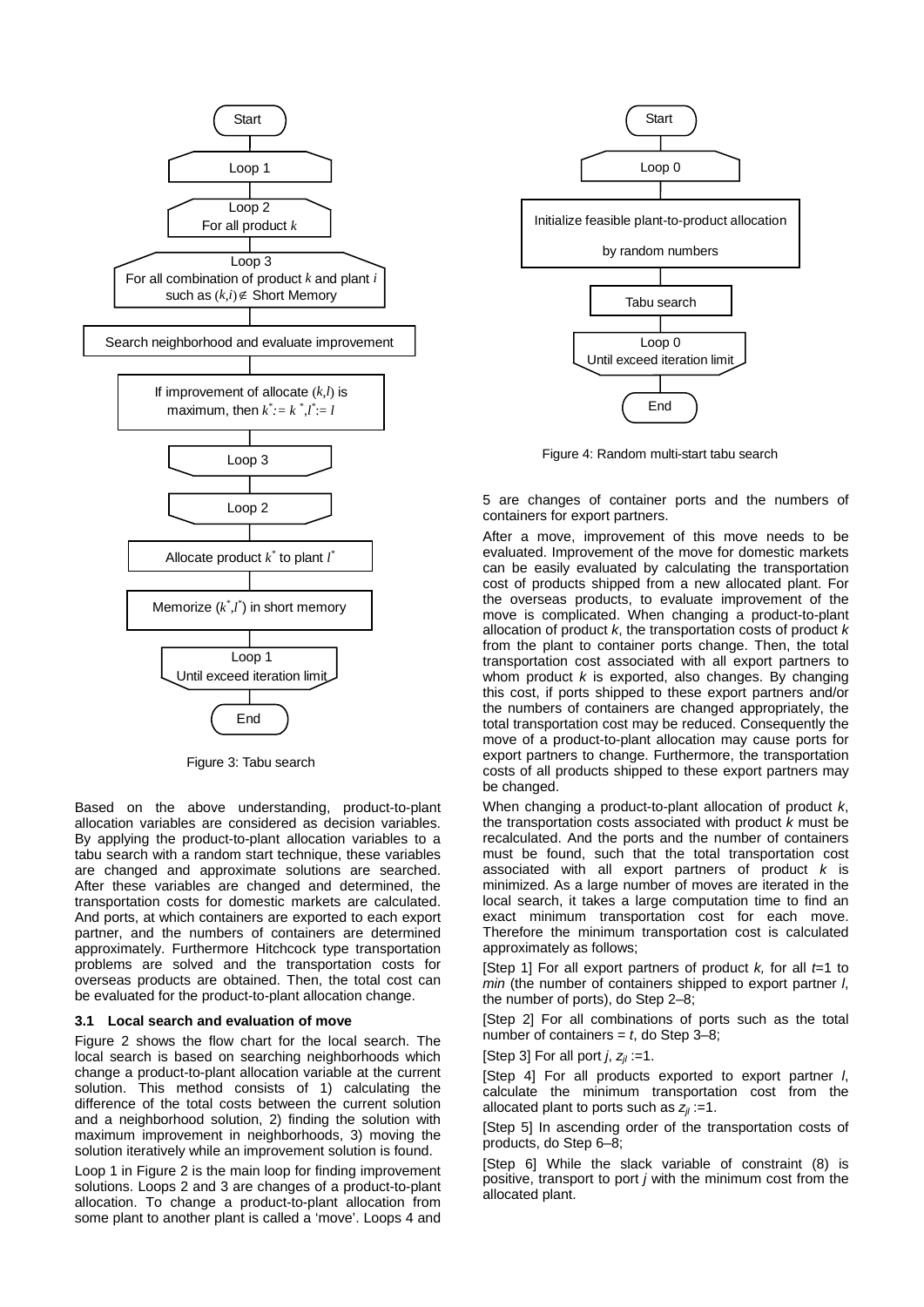In Steps 1 and 2, the possible combinations of ports for all export partners associated with product *k* are set. In Step 3, the initial numbers of containers at ports are given. In Step 5, products are set in ascending order corresponding to the minimum transportation costs. In Step 6 and 7, at first the port with the minimum cost is transported under the marine container capacity. Next, if residual containers exist, then the number of containers is added.

# **3.2 Tabu search and random multi-Start**

As a local search searches only a better solution than the current solution, the convergence solution is one of local optimums. A tabu search [7] is one of meta-heuristic optimization methods, belonging to the class of local search techniques, and it enhances the performance of a local search by using memory structures. Using a shortterm memory, the restricted neighborhoods are searched. The current solution can be escaped from the local optimum and the method can search solutions in a wide feasible region.

In our tabu search, a short-term memory is used for prohibiting the move of combination product *k* and new allocated plant *i*. In the iteration, if product *k* is allocated to plant *i*, then the combination (*k*, *i*) is stored in the shortterm memory for an assigned time period. While (*k*, *i*) is included in the short-term memory, the move of product *k* and plant *i* is prohibited. In these restricted neighborhoods, the best improvement move is searched and the current solution moves this solution iteratively. Figure 3 shows the flow chart of the tabu search.

In addition, the tabu search with a random multi-start technique is applied. Uniform random numbers give problems initial product-to-plant allocations periodically. This method can search solutions in a wider feasible region than that of a single-start version, and it can find better solutions. Figure 4 shows the flow chart of the random multi-start tabu search.

# **4 A CASE STUDY**

One of the major tire companies in Japan is analyzed as our case study. This company recently acquired another fifth largest tire company to become the second largest in Japan and restructured its product-to-plant allocations for efficient management. This company has four major manufacturing plants as shown in Figure 5, and it produces three major product families, which are tires for auto truckbuses, light trucks and personal cars. The number of products is over 1100. The company provides OEM products to about 30 auto manufacturers and eight distribution centers shown in figure 7 as retail markets. Products are exported from four container ports shown in figure 6 to about 100 countries. The locations of the major export partners are shown in figure 8.

The computational conditions for this case study are as follows;

- a) The number of multi-random starts: 5
- b) The number of tabu search iterations: 200
- c) Memory period in the short-term memory:
	- 50,100,150,200 $\times$  (1+0.5 $\times$  uniform random number)
- d) Computer language: Visual Basic Ver.6.0
- e) PC: CPU Pentium4 3.2Mz, Memory 1Gbyte

Figure 9 shows the change in the total transportation cost according to memory periods. The total transportation cost of the new product-to-plant allocation found by the



Figure 7: Locations of auto manufactures and distribution centers